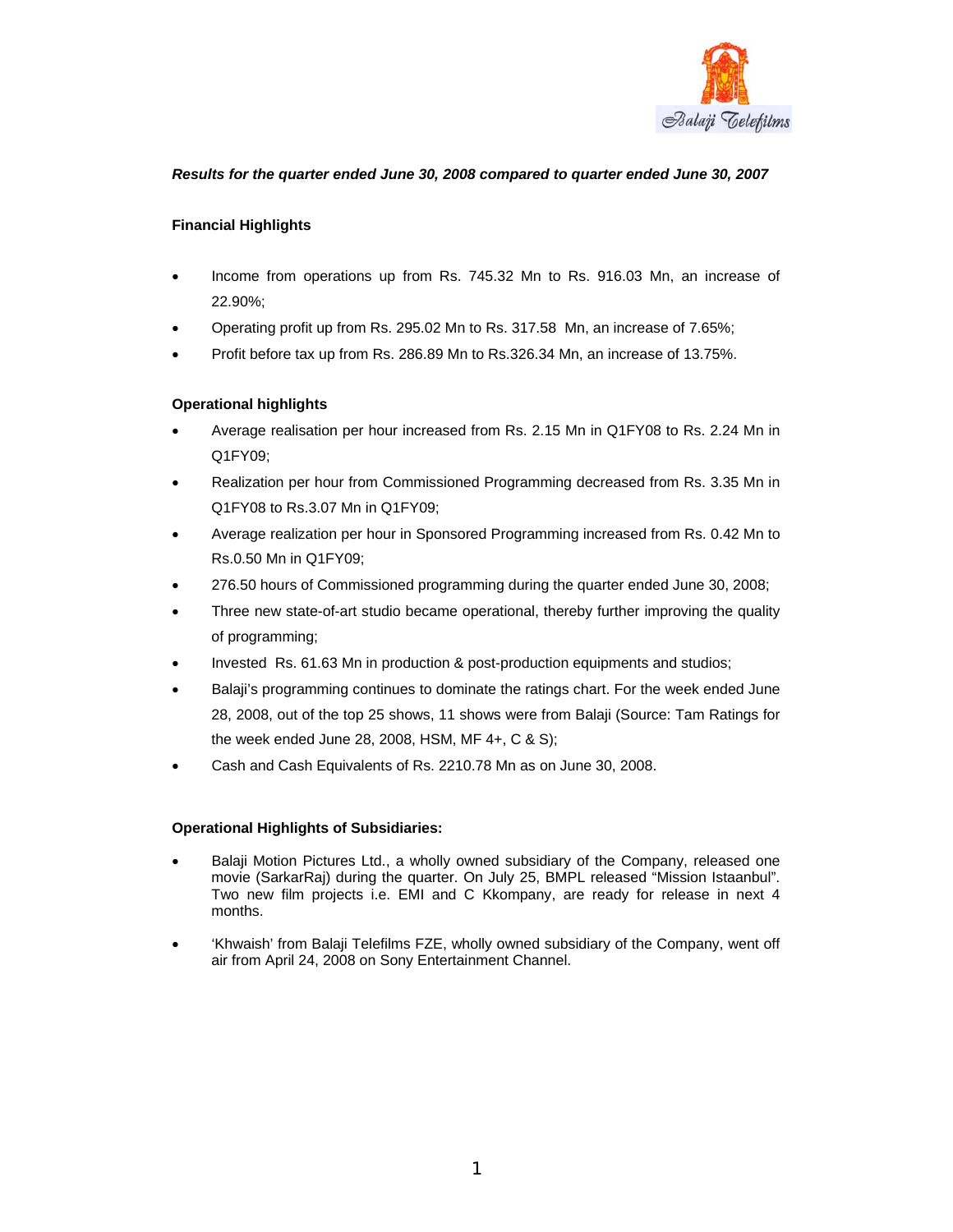

# **Results for the quarter ended June 30, 2008**

The unaudited financial results for the quarter ended June 30, 2008 were taken on record by the Board at its meeting held on July 29, 2008.

The profit and loss account is summarized below: (Rupees in Millions except per share data)

| Particulars                                                  | Quarter ended June 30, |        | Growth | Quarter                    | Growth<br>$\%$              |
|--------------------------------------------------------------|------------------------|--------|--------|----------------------------|-----------------------------|
|                                                              | 2008                   | 2007   | $\%$   | ended<br>March<br>31, 2008 | in Q1FY09<br>over<br>Q4FY08 |
| <b>INCOME FROM OPERATIONS</b>                                | 916.03                 | 745.32 | 22.90  | 965.18                     | $-5.09$                     |
| <b>TOTAL EXPENDITURE</b>                                     | 598.45                 | 450.30 | 32.90  | 617.40                     | $-3.07$                     |
| <b>OPERATING PROFIT</b>                                      | 317.58                 | 295.02 | 7.65   | 347.78                     | $-8.68$                     |
| Interest                                                     |                        |        |        |                            |                             |
| Depreciation                                                 | 34.05                  | 32.50  | 4.76   | 34.04                      | 0.04                        |
| OPERATING PROFIT AFTER<br><b>INTEREST &amp; DEPRECIATION</b> | 283.53                 | 262.52 | 8.00   | 313.74                     | $-9.63$                     |
| Other Income                                                 | 42.81                  | 24.37  | 75.67  | 47.32                      | $-9.53$                     |
| PROFIT BEFORE TAX                                            | 326.34                 | 286.89 | 13.75  | 361.06                     | $-9.62$                     |
| Provision for Taxation                                       | 103.77                 | 102.48 | 1.25   | 117.06                     | $-11.35$                    |
| NET PROFIT AFTER TAX                                         | 222.57                 | 184.40 | 20.70  | 244.00                     | $-8.78$                     |
| <b>EARNINGS PER SHARE</b><br>(Face Value is Rs. 2)           | 3.41                   | 2.83   | 20.49  | 3.66                       | $-6.83$                     |
| <b>KEY RATIOS</b>                                            |                        |        |        |                            |                             |
| Operating Profit Margin (%)                                  | 34.67                  | 39.58  |        | 36.03%                     |                             |
| Net Profit Margin (%)                                        | 24.30                  | 24.74  |        | 25.28%                     |                             |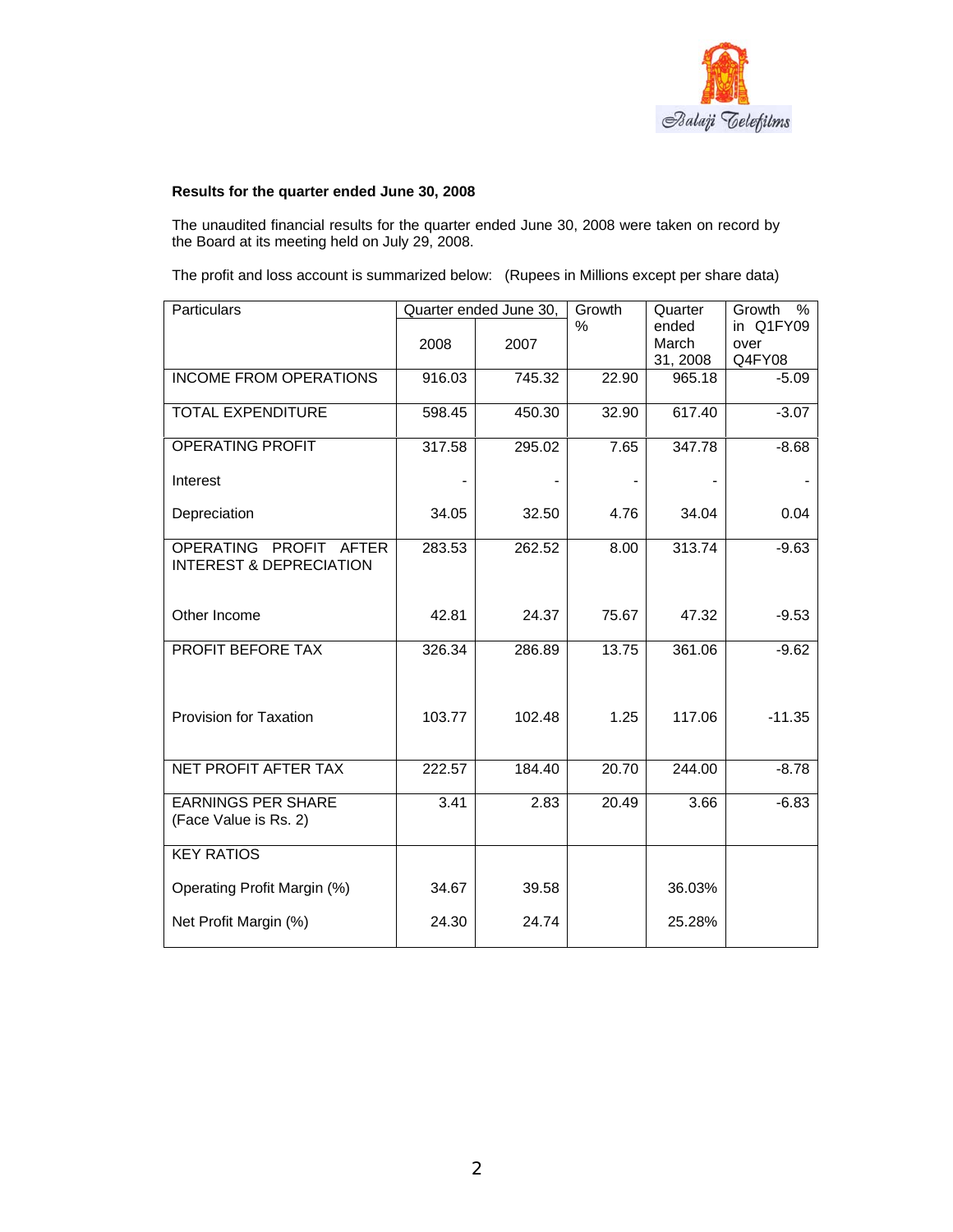

## *Management discussion and analysis on unaudited Financial Results of the Company for the quarter ended June 30, 2008*

### **Revenues**

The Company recorded income from operations of Rs. 916.03 Mn for the quarter, up by 22.90% on y-o-y, from Rs. 745.32 Mn of corresponding quarter. Revenue contribution from commissioned programming was Rs.850.60 Mn, while that of sponsored programming was Rs. 65.43 Mn. The share of commissioned programming in the revenues during the quarter was approx. 93%, while that of sponsored programming was 7%.

The revenue-wise distribution between commissioned and sponsored programming during the quarter ended June 30, 2008, June 30, 2007 and March 31, 2008, is as follows:

| Rs. Mn                            |        |        | Percentage |               |        |
|-----------------------------------|--------|--------|------------|---------------|--------|
| Q1FY09<br>Q1FY08<br><b>Q4FY08</b> |        | Q1FY09 | Q1FY08     | <b>Q4FY08</b> |        |
|                                   |        |        |            |               |        |
| 850.60                            | 685.47 | 859.14 | 92.86      | 92.97         | 89.01  |
| 65.43                             | 59.85  | 106.04 | 7.14       | 8.03          | 10.99  |
|                                   |        |        |            |               | 100.00 |
|                                   | 916.03 | 745.32 | 965.18     | 100.00        | 100.00 |

### **Channelwise Revenue**

The Channelwise Revenue distribution during the quarter ended June 30, 2008, June 30, 2007 and March 31, 2008, is as follows:

| <b>Channels</b>      | Rs. Mn |        |               | Percentage |               |               |
|----------------------|--------|--------|---------------|------------|---------------|---------------|
|                      | Q1FY09 | Q1FY08 | <b>Q4FY08</b> | Q1FY09     | <b>Q1FY08</b> | <b>Q4FY08</b> |
| Star, Zee, Sony & 9X | 848.75 | 685.22 | 859.14        | 92.66      | 91.97         | 89.01         |
| Sun                  | 22.24  | 16.92  | 19.52         | 2.43       | 2.27          | 2.02          |
| Gemini               | 24.94  | 20.44  | 23.04         | 2.72       | 2.74          | 2.39          |
| Udaya                | 14.67  | 12.82  | 13.07         | 1.60       | 1.72          | 1.35          |
| Surya                | 3.58   | 9.67   | 5.41          | 0.39       | 1.30          | 0.56          |
| <b>Others</b>        | 1.85   | 0.25   | 45.00         | 0.20       | $\,$          | 4.67          |
|                      |        |        |               |            |               |               |
| Total                | 916.03 | 745.32 | 965.18        | 100.00     | 100.00        | 100.00        |

## **Programming Mix**

Commissioned & Sponsored Programs

The hour wise programming distribution during the quarter ended June 30, 2008, June 30, 2007 and March 31, 2008, is as follows:

| Programming  | <b>Number of Hours</b> |        |        | Percentage |        |        |
|--------------|------------------------|--------|--------|------------|--------|--------|
|              | Q1FY09                 | Q1FY08 | Q4FY08 | Q1FY09     | Q1FY08 | Q4FY08 |
| Commissioned | 276.50                 | 204.50 | 289.50 | 68.02      | 59.02  | 66.63  |
| Sponsored    | 130.00                 | 142.00 | 145.00 | 31.98      | 40.98  | 33.37  |
| Total        | 406.50                 | 346.50 | 434.50 | 100.00     | 100.00 | 100.00 |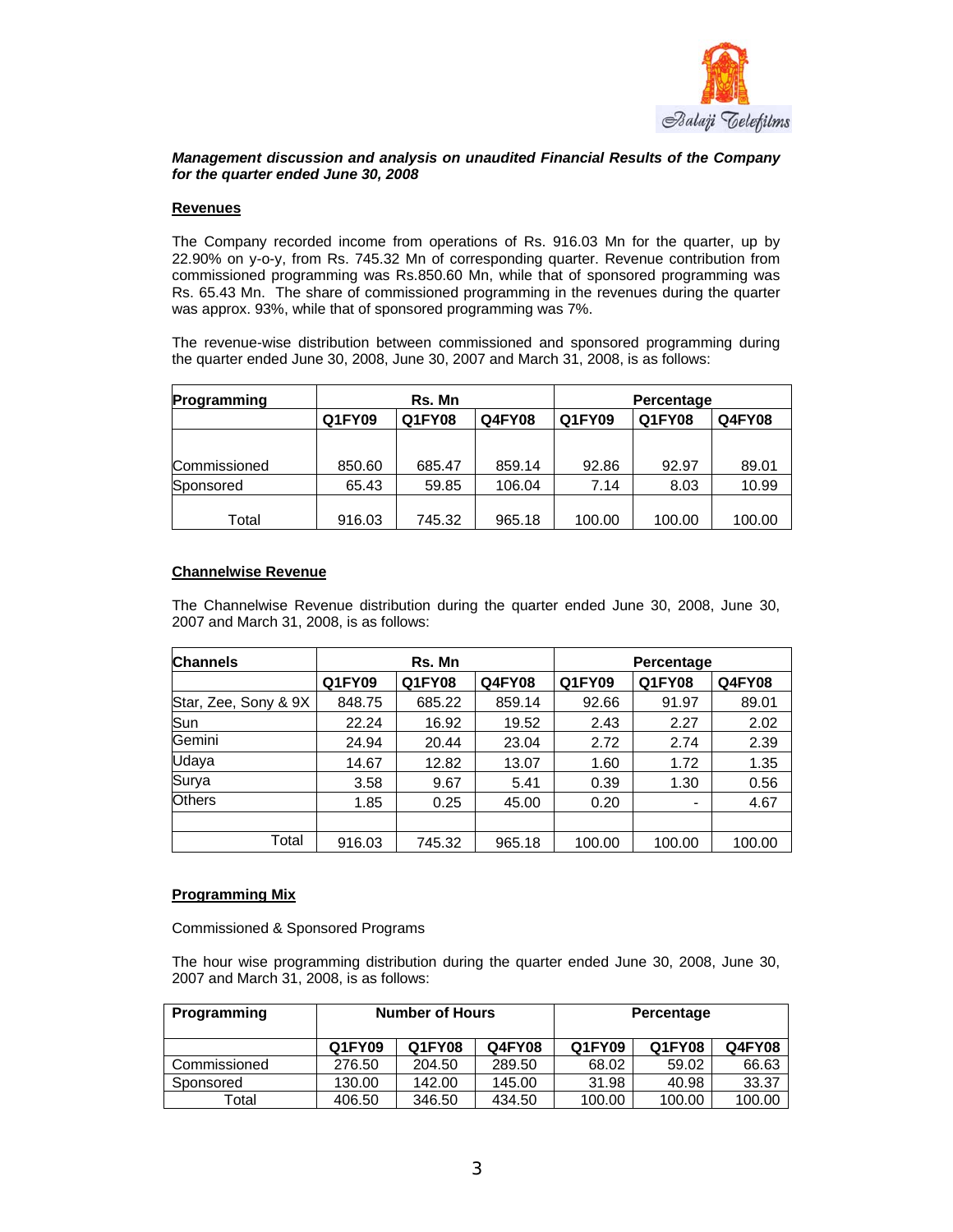

### **Other Income**

The Other Income during the quarter was Rs. 42.81 Mn against Rs.24.37 Mn as on June 30, 2007.

### **Gross Block**

The Company's gross block increased to Rs. 979.64 Mn against Rs. 801.55 Mn as on June 30, 2007.

During the quarter, the Company invested over Rs. 61.63 Mn in production / post-production equipments and construction of the state-of-art studios in order to meet the increased programming requirements.

#### **Investments**

As on June 30, 2008, the Company's investments were at Rs. 2430.10 Mn including Rs. 301.88 Mn in shares of 100% subsidiaries. The Company invested surplus funds in liquid funds, floating rate funds and fixed maturity plans with the principal aim of safety. *The market value of investments as on June 30, 2008 was approx. Rs.2160 Mn.*

### **Debtors**

The Company's debtors (in days of income) have decreased to 73 days from 79 days in June 30, 2007.

#### **Inventories**

The Company's inventories (in days of turnover) increased to 15 days from 8 days as on June 30, 2007.

#### **Loans and advances**

Loans and advances decreased from Rs 477.69 Mn as on June 30, 2007 to Rs 325.62 Mn as on June 30, 2008. The Company's principal loans and advances comprised lease deposits for offices / studios and advances to subsidiaries.

## **Change in Programming during the quarter**

The following serial/s of the Company went off air during the quarter ended June 30, 2008.

| <b>Serial</b>            | <b>Channel</b> | Frequency |
|--------------------------|----------------|-----------|
| Khwaish*                 | Sonv           | 4 davs    |
| *Produced for subsidiary |                |           |